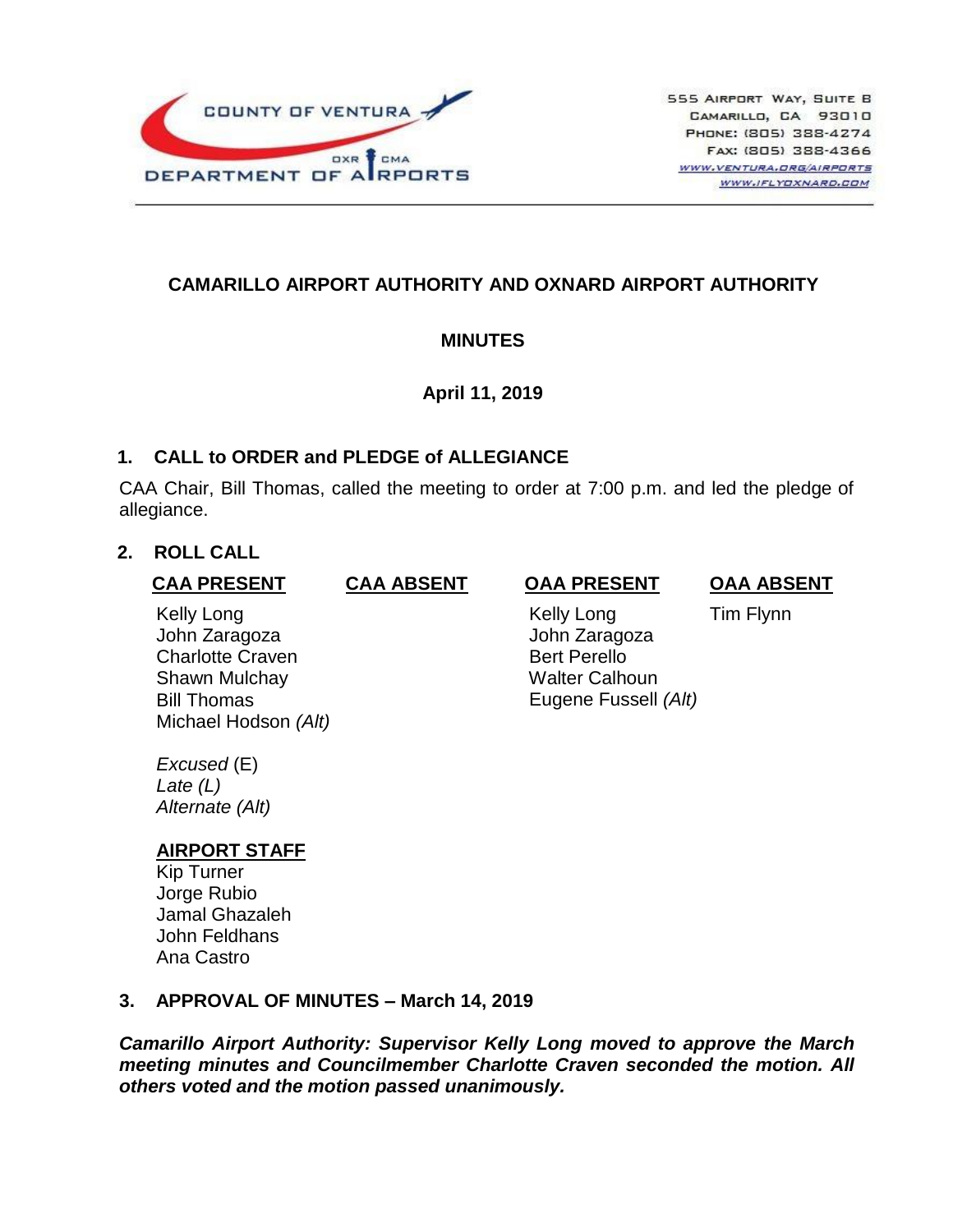*Oxnard Airport Authority: Public member Walter Calhoun moved to approve the March meeting minutes and Councilmember Bert Perello seconded the motion. All others voted and the motion passed unanimously.*

**4. PUBLIC COMMENT -** Citizens wishing to speak to the Authorities on an airport related item must fill out a speaker card and submit it to the secretary. Comments will be limited to a maximum of **three** minutes per item.

*Speaker cards for issues NOT on the agenda must be submitted before the end of the public comment period.* 

*Speaker cards for issues listed on the agenda must be presented before the item is up for consideration. Speakers will be called when the item is presented.*

A member of the public stated that the Hangar Owners Association is getting reports that staff from the Department of Airports is advising members of the boards on matters related to conflicts of interests. The member of the public inquired as to the accuracy of these reports.

A member of the Aviation Advisory Commission updated the Authorities that the Commission is conducting a review of their bylaws.

### **5. UNFINISHED BUSINESS – None**

#### **6. NEW BUSINESS**

### **CAMARILLO & OXNARD AIRPORT AUTHORITY**

#### **A. Subject: Review of Fiscal Year 2019-20 Proposed Budget**

#### **Recommendation:**

Staff requests that your Commission/Authorities review and comment on the Department of Airports proposed FY 2019-20 budget for Camarillo and Oxnard airports; and Camarillo Roads and Lighting Enterprise Fund, as attached, and recommend approval of the Board of Supervisors.

Deputy Director Jorge Rubio provided staff's report on this item and went over a PowerPoint presentation detailing the proposed budget. In regards to new hangars that are being built at Camarillo Airport, Supervisor Kelly Long suggested that airport staff develop a waiting list specifically for the new hangars to verify that there is a demand for them at the increased rental rate. Public member Walter Calhoun raised a concern about the Department of Airports moving forward with a runway reconstruction at Oxnard Airport. Mr. Rubio explained that the decision to move forward with a reconstruction was based on engineering reports and data that support a reconstruction versus a rehabilitation. It was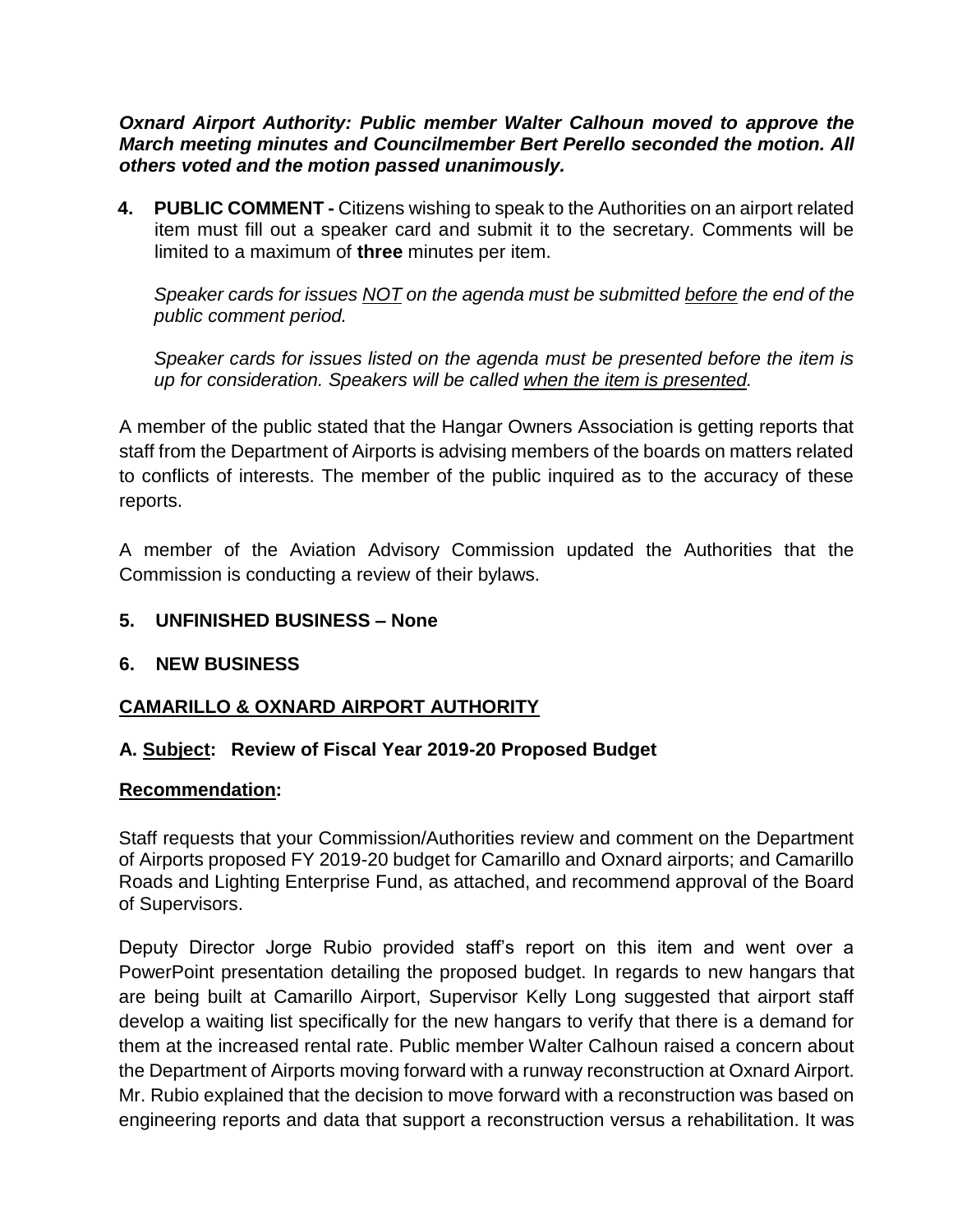requested that the department share the engineer's findings with Authority members and also post the information on the department's website. Mr. Calhoun further requested that the matter of the runway reconstruction be placed on a future agenda for additional discussion. A discussion took place about the overall health of Oxnard Airport and the desire for airport staff to continue efforts towards its growth and improvement. Mr. Rubio responded to various budget-related questions posed by Authority members.

A member of the Aviation Advisory Commission reported that the Commission previously heard this item and unanimously recommended its approval.

*Camarillo Airport Authority: Supervisor Kelly Long moved to approve staff's recommendation and Councilmember Shawn Mulchay seconded the motion. All others voted in favor and the motion passed unanimously.*

*Oxnard Airport Authority: Councilmember Bert Perello moved to approve staff's recommendation and Supervisor Kelly Long seconded the motion. Public member Walter Calhoun dissented. All others voted in favor and the motion passed 3-1.* 

**B. Subject: Approval of the Department of Airports' Fiscal Year 2019-20 Rent and Fee Schedule, Effective July 1, 2019; Adoption of a Resolution Establishing Rents, Fees, and Insurance Requirements for the Department of Airports; Approval of, and Delegation of Authority to the County Executive Officer and the Director of Airports to Execute Leases, Subleases, Licenses, Permits, Special Use/Activity Permits, Operation Agreements, Extensions, Amendments, Consents, Notices of Intent to Terminate and Unlawful Detainer Complaints in Accordance with the Provisions of the Schedule.**

#### **Recommendations:**

Staff requests that your Commission/Authorities recommend that the Board of Supervisors:

- 1. Approve the Department of Airports' ("Department") FY 2019-20 Rent and Fee Schedule (Attachment 1 is the DRAFT with highlighted changes), with an effective date of July 1, 2019; and
- 2. Authorize the County Executive Officer and the Director of Airports to Execute Certain Leases and Licenses as described in Section III of the Resolution (Section III of Resolution in Attachment 1); and
- 3. Approve, Adopt, and Execute the Resolution (Pages 30-37 of Attachment 1) establishing rents, fees, and insurance requirements for the Department.

Deputy Director Jorge Rubio provided staff's report on this item and reviewed key changes to the Rent & Fee Schedule. Mr. Rubio shared that every two years the rates for hangars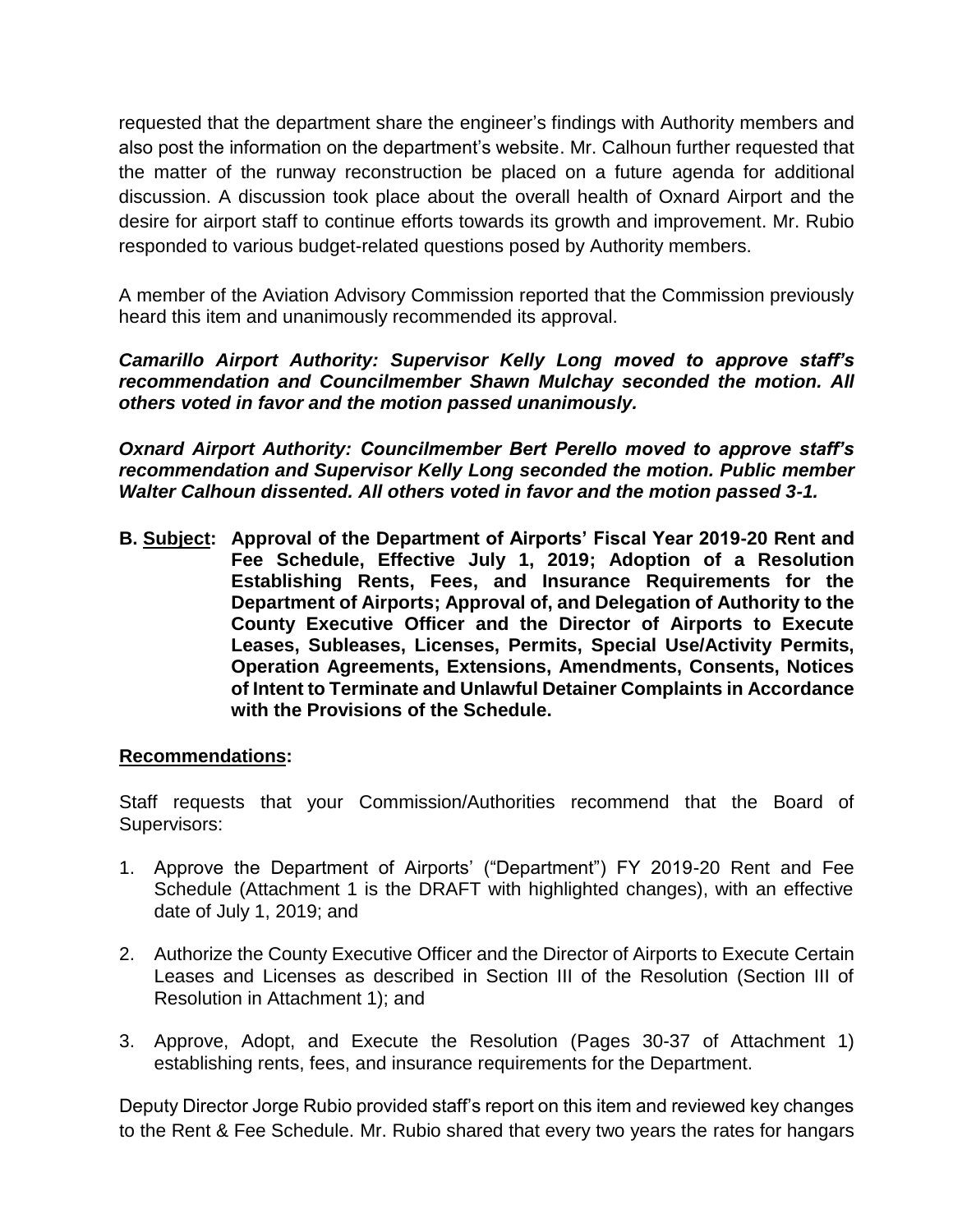and tie-downs are adjusted based on Consumer Price Index. Last year there was no increase to the rates for hangars and tie-downs but this year the rates increased by 6.971%. Mr. Rubio reviewed current rates and proposed rates for hangars, tie-downs, landing fees, land rates, aviation activity permits, and taxi/shuttle permits. Mr. Rubio pointed out that the rates for aviation activity permits decreased. It was clarified that rates for activity permits decreased because airport staff looked at the formula used to calculate the rates and adjusted it to depict current practice. Public member Bill Thomas requested that airport staff share the formula used to calculate the rates for activity permits with the Authorities, possibly in a director's report. Councilmember Charlotte Craven pointed out corrections to the Rent and Fee Schedule. On page 6b44 of the meeting packet, section E.1., the word "is" is used twice in the first two sentences so one "is" needs to be removed from each sentence so that the sentences read properly. Additionally, on page 6b46, section III.C., the word "that" needs to be added after the words "Government aircraft …" Public member Bill Thomas noted that the definitions in the Rent and Fee Schedule, starting on page 6b36 of the meeting packet, need to be updated after the new hangar leases are finalized. Supervisor Kelly Long concurred with Mr. Thomas' comments and added that any other documents impacted by the finalization of the new hangar leases will need to be updated as well. Mr. Rubio responded to general questions posed by Authority members.

A member of the Aviation Advisory Commission reported that the Commission previously heard this item and unanimously recommended its approval.

*Camarillo Airport Authority: Supervisor Kelly Long moved to approve staff's recommendations, subject to corrections to the Rent and Fee Schedule noted by Councilmember Charlotte Craven, and Councilmember Shawn Mulchay seconded the motion. All others voted in favor and the motion passed unanimously.*

*Oxnard Airport Authority: Councilmember Bert Perello moved to approve staff's recommendations and Supervisor John Zaragoza seconded the motion. All others voted in favor and the motion passed unanimously.*

### **7. DIRECTOR'S REPORT**

Deputy Director Jorge Rubio stated that the Department of Airports is happy to have new airport director Kip Turner.

Mr. Rubio shared that the department is in a lease disagreement with a commercial tenant of the airport, Airport Properties Limited. Mr. Rubio could not disclose much information about this matter in the event that it goes to litigation however he wanted to bring it to the attention of the Authorities.

### **8. REPORTS**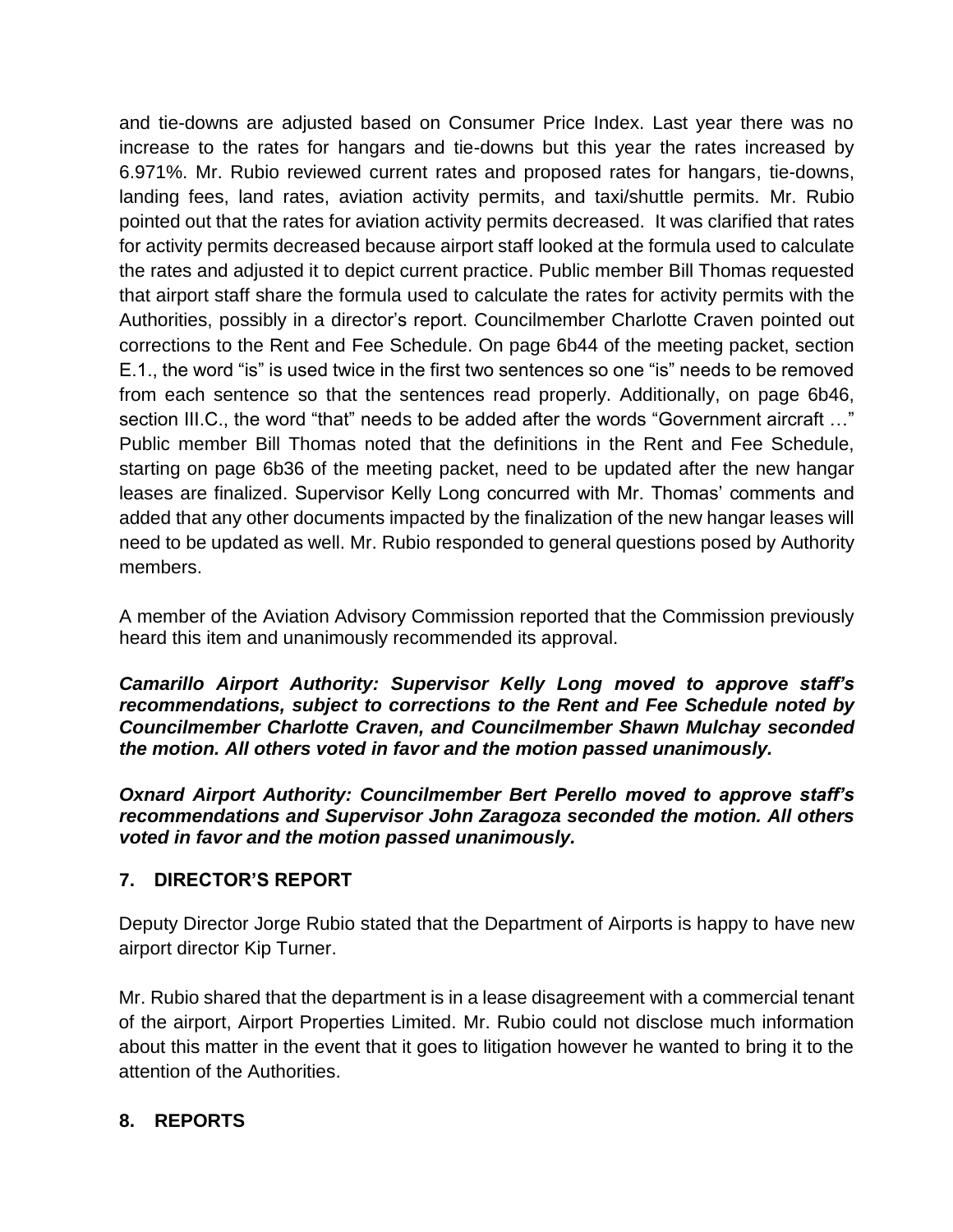Monthly Activity Report – February 2019 Monthly Noise Complaints – February 2019 Airport Tenant Project Status – March 2019 Project Status – March 2019 Financial Statements Period Ended – December 31, 2018 Financial Statements Second Quarter – FY 2018/2019 Meeting Calendar

#### *Reports were received and filed.*

### **9. CORRESPONDENCE**

Letter dated February 28, 2019 from Madeline Herrle to Jerry Alves, Airport Properties Limited, LLC re: Request of Records Request

Letter dated March 7, 2019 from Madeline Herrle to Charlie McLaughlin, Aspen Helicopters re: Midfield Facility Assessment Report

Letter dated March 7, 2019 from Madeline Herrle to MaryAnn Manolas, SBA Communications Corporation re: Amendment of Lease and Use Agreement, CA-45569-A, Oxnard Airport

Letter dated March 14, 2019 from Jorge Rubio to Stephen Maloney, Sun Air Jets

Letter dated March 15, 2019 from Jorge Rubio to Gerald Alves, Airport Properties Limited, LLC re: Public Records Request ("Request #2"), County N. Hangar Development

Letter dated March 15, 2019 from Jorge Rubio to Gerald Alves, Airport Properties Limited, LLC re: Public Records Request ("Request #3"), Revised Airport Plan

Letter dated March 15, 2019 from Jorge Rubio to Gerald Alves re: Notice of Intent to Terminate Option Properties

Letter dated March 19, 2019 from Jorge Rubio to Gerald Alves, Airport Properties Limited, LLC re: Public Records Request ("Request #5")

Letter dated March 22, 2019 from Madeline Herrle to James Wilkey, Wagon Train Productions, Inc. re: Storage Lease Agreement – Camarillo Airport Business Park

#### *Correspondence was received and filed.*

#### **10. MISCELLANEOUS HANDOUTS**

None.

#### **11. INFORMATION**

Miscellaneous articles of interest.